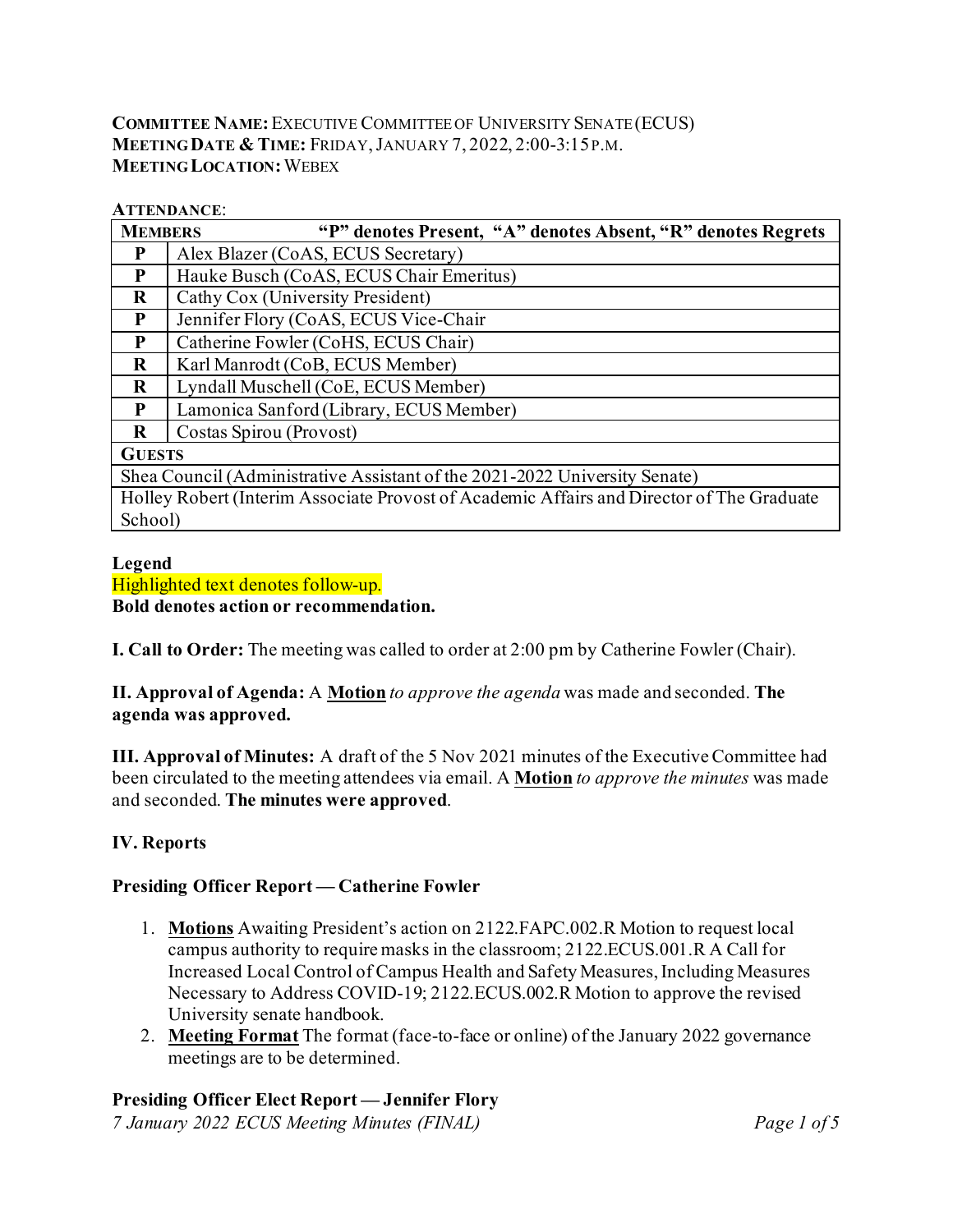# 1. **Election Oversight**

- a. All election processes and constituency designations were turned in by each college by December 1.
- b. Letters were sent to college deans and library director asking for senate election results, to be turned in to Senate by February 1, 2022. CoAS, CoB, and CoHS have elected faculty senators with a term of service ending in April 2022.
- c. An email will be sent to all faculty to request nominations for the at-large senate position (nomination period: Feb. 1 to Feb. 8, elections: Feb. 9-16). ECUS will verify nominee eligibility. At-large faculty senator election results will be announced to the university community by March 1, 2022.
- d. After elections, Jennifer (EFS) and Cat (Volunteers) will review and populate University-Wide Committees with Senate Representation.
- e. ECUS/SCC will vote on at-large election procedures at our next meeting.

# 2. **Revised Slate of Nominees**

- a. James Schiffman (CoAS) resigned effective December 31, 2021. The Department of Communication is in the process of electing a senator to replace him on Senate and APC. James will also need to be replaced as the elected faculty senator on the University Curriculum Committee.
- b. Jennifer Graham became Chief Diversity Officer on January 4, 2022. She will serve on the Diversity, Equity, and Inclusion Policy Committee.
- c. John Swinton is replacing Jesse Folk as Elected Faculty Senator serving on FAPC as of January 7, 2022.
- d. Once all these changes have been resolved, I will update the Slate of Nominees and Bylaws Compliance report and send to ECUS/SCC for review.

# 3. **Governance Retreat**

a. The tentative date is Monday, August 8.

# **V. Unfinished Business**

**1. 2021-2022 Governance Calendar** Catherine Fowler reported that the calendar is a workin-progress awaiting feedback from the Provost's Office.

# **VI. New Business**

- 1. **BOR Tenure Changes** Catherine Fowler and Holley Roberts are co-chairing the Provost's Task Force, which has met a couple of times and is currently reviewing and revising processes in post-tenure review policy. The amendments are due to the provost by February 1. The committee is comprised as follows:
	- a. Co-Chairs
		- i. Catherine Fowler (Presiding Officer + COHS) & Holley Roberts (Office of Provost)
	- b. Members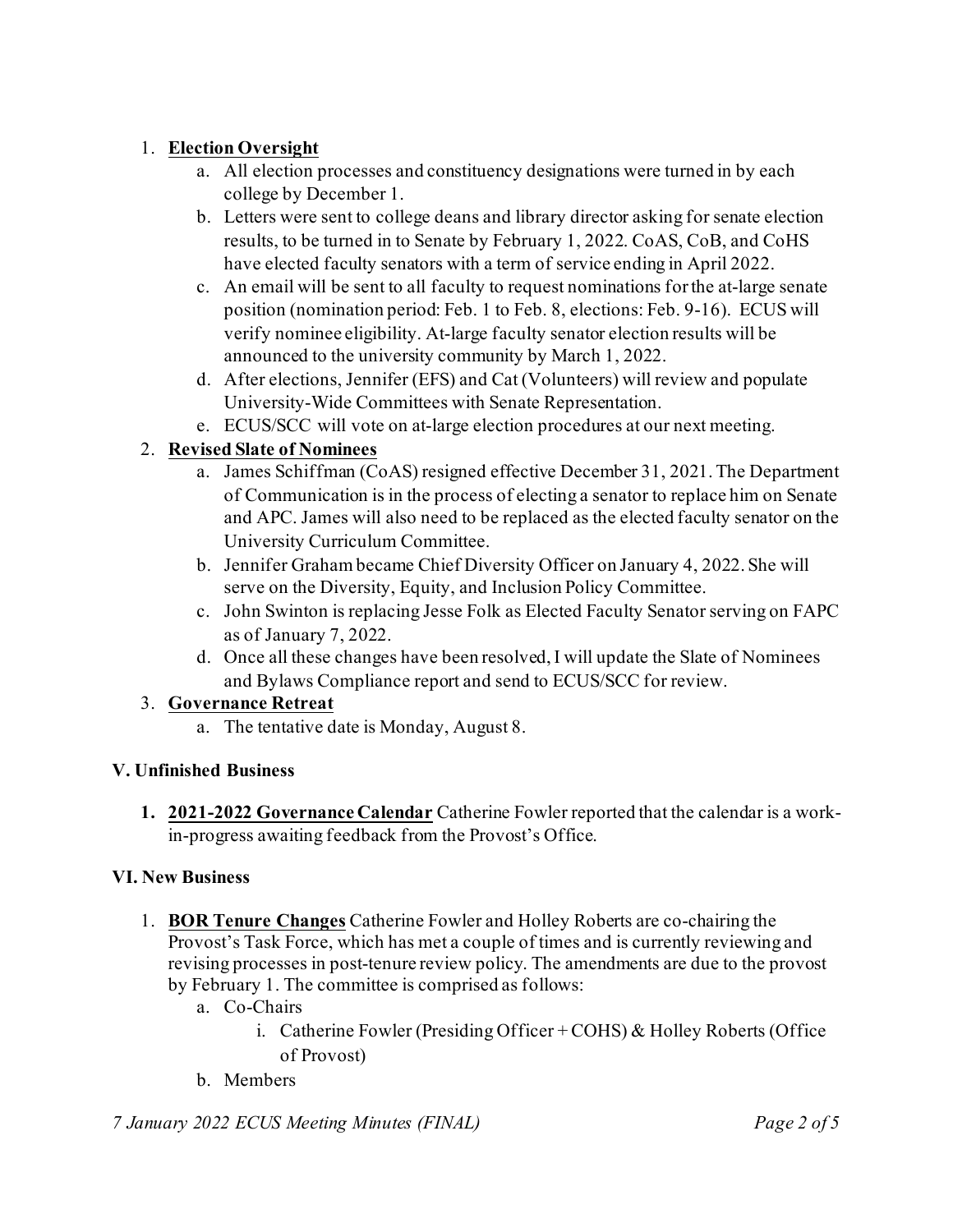- i. Sabrina Hom (FAPC Chair + College of Arts and Sciences)
- ii. Linda Bradley (DEIPC Chair + College of Education)
- iii. Robert Blumenthal (Council of Chairs + College of Arts and Sciences)
- iv. Nicholas Creel (APC Chair and College of Business)
- v. Paulette Cross (University Senate + College of Education)
- vi. Karl Manrodt (University Senate + College of Business)
- vii. Sarah Myers (College of Health Sciences)
- viii. Jennifer Flory (Presiding Officer Elect + College of Arts and Sciences)
- ix. Lamonica Sanford (University Senate + University Library)
- x. Michael Stratton (Council of Deans)
- c. **ECUS Discussion**
	- i. Comment: The USG policy language regarding PTR is non-negotiable.
	- ii. Question: Will FAPC or University Senate vote on the final language?
	- iii. Comment: We are a policy recommending body, and that indicates we have to vote on the revised language.
		- 1. Article IV, Section 1 of the Institutional Statutes states, "The University Senate is endowed with all the legislative powers and authority of the University Faculty and shall review and recommend for or against policy subject to the approval of the University President and shall advise the University administration" (https://us.gcsu.edu/statutes.htm).
	- iv. Comment (Associate Provost): The February 1 Task Force recommendations to Provost Spirou must align with BOR policy. The Provost will review the Task Force recommendations and send them to the President, who will review and send them to USG, who will review and send them to University Senate for a vote.
	- v. Comment: Given the speed of the timeline, a website and/or FrontPage announcement should be used to keep faculty informed as well as allow faculty to make suggestions, comment, and provide feedback. The process should be transparent.
	- vi. Comment: The task force makes recommendations but not monumental changes. The task force is making an effort to work within university structures. Departments will work on this in the summer and fall; and the policy must be implemented in Spring 2023.
	- vii. Question: What is the timeline for faculty to be subject to the policy changes?
	- viii. Answer (Associate Provost): The Task Force is currently reviewing recommendations for the faculty timeline.
- 2. **University Senate Recognitions (Certificates/Pins)**
	- a. We will follow the ECUS checklist for preparing certificates.
- 3. **Reviewing University-Wide Committees with Senate Representatives**
	- a. It is recommended that the POE work on the University Senate standing committees and another ECUS member work on University Senate Representatives on University-Wide Committees.
	- b. Follow Up: Catherine Fowler will work on University-Wide Committees.
- *7 January 2022 ECUS Meeting Minutes (FINAL) Page 3 of 5*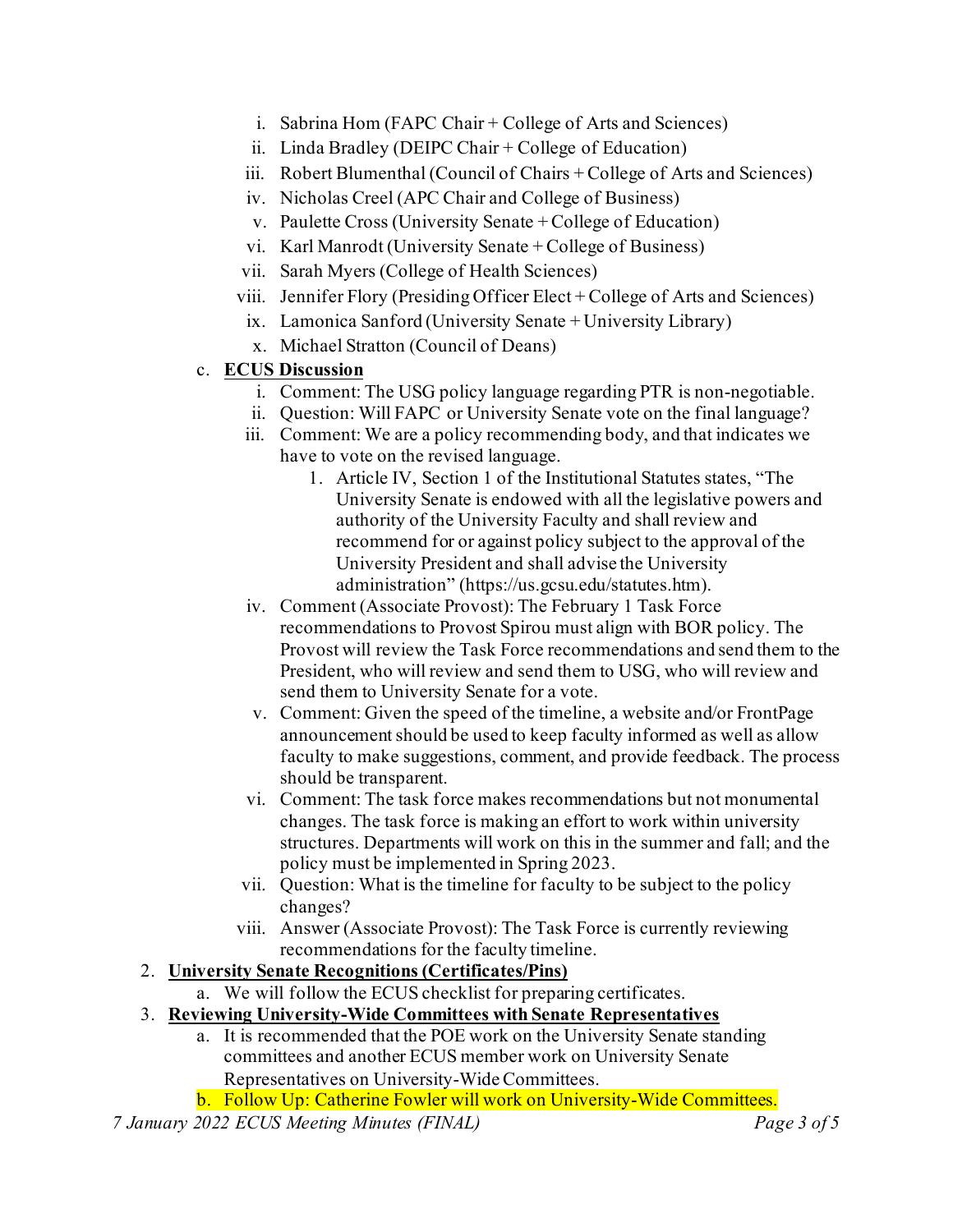### 4. **Parliamentarian Needed for 2022-2023**

a. Two people volunteered over the summer.

### **VII. Open Discussion**

### 1. **COVID-19 Updates**

- a. Question: Following new CDC recommendations, has the length of time for isolation and quarantine been revised from 10 days to 5 days?
- b. Comment: It is my understanding that HR is following the 5 day isolation and quarantine guideline for faculty.
- c. Comment: If students do no contact Student Health Services about exposure or infection, then faculty are not contacted. The language shared with students is that they should contact Student Health Services: "Regardless of where medical attention is being received, please inform Georgia College of a positive test result or exposure that requires quarantining by calling Student Health Services at (478) 445-5288. This will begin the process for notifying the faculty of your absence from class" [\(https://www.gcsu.edu/coronavirus/decision-paths-covid-19](https://www.gcsu.edu/coronavirus/decision-paths-covid-19)).

### **VIII. Next Meeting**

### 1. **Calendar**

- a. University Senate Meeting Friday, January 21, 3:30 p.m., Webex
- b. ECUS Meeting Friday, February 11, 2:00 p.m., Webex
- c. ECUS+SCC Meeting Friday, February 11, 3:30 p.m., Webex
- d. University Senate Meeting Friday, February 25, 3:30 p.m., Webex
- 2. **Tentative Agenda**: Some of the deliberation today may have generated tentative agenda items for ECUS and ECUS-SCC meetings. Catherine Fowler will ensure that such items (if any) are added to the agenda of a future meeting of ECUS or ECUS-SCC.

### **IX. Adjournment**

**1.** As there was no further business to consider, a **Motion** *to adjourn the meeting* was made and seconded. **The motion to adjourn was approved and the meeting adjourned at 2:55 p.m.**

#### **X. Supporting Documents**

*1.* None.

**Distribution:** First, these minutes will be sent to committee members for review; second, they will be posted to the Senate website.